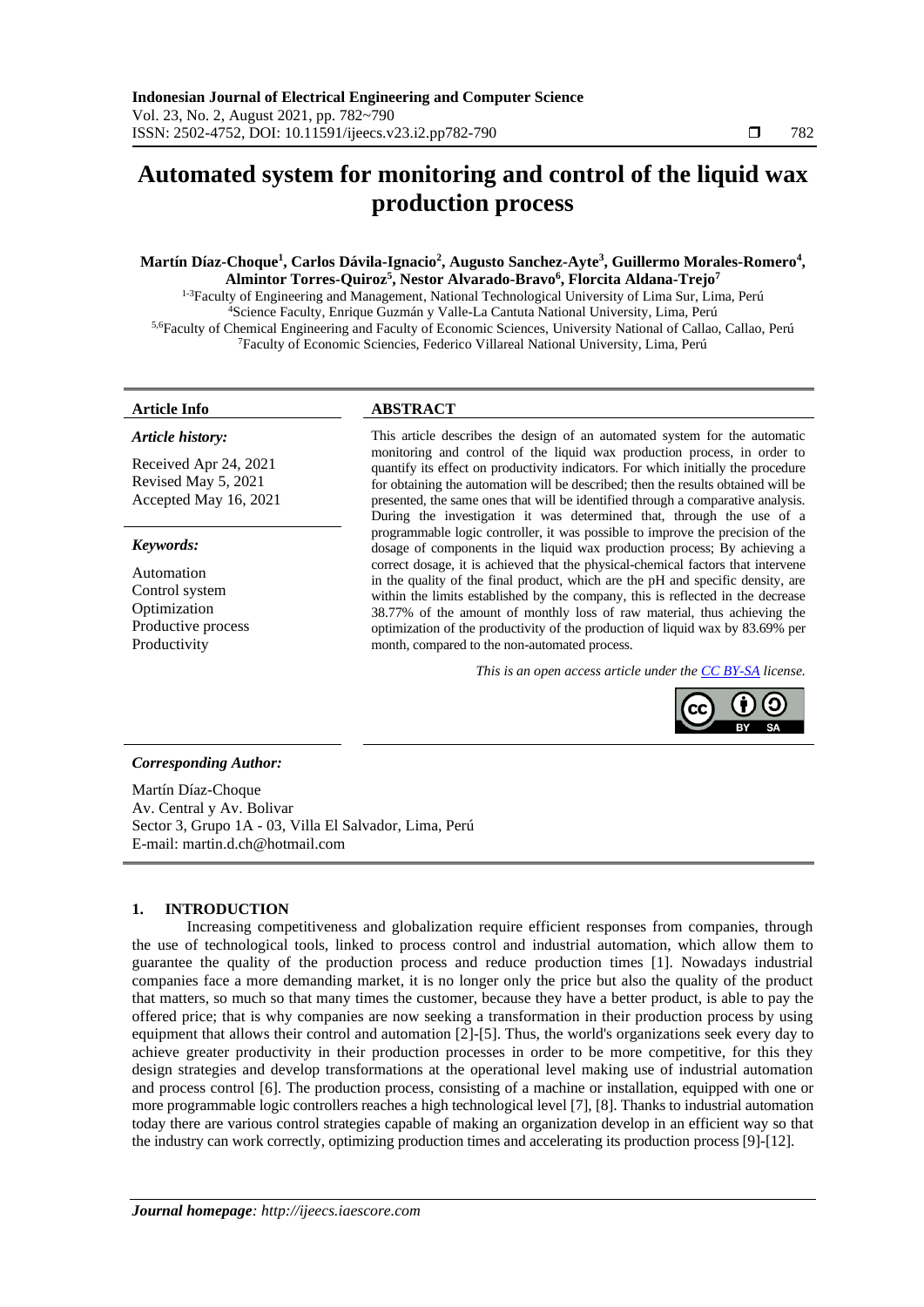Human logic procedures are entrusted to automated machines and computers, which process information much faster than man, thanks to the help of mathematical models that describe both the technology itself and human regulatory activity [13], [14]. Industrial automation is possible thanks to the confluence of various technologies, such as PID controllers (proportional, integrative, derivative), instrumentation, and industrial communication protocols [15]. In this sense, industrial automation is defined as an important tool to optimize processes, reduce operating costs, reduce repetitive activities carried out by personnel in the industrial process, thus increasing productivity; reason for which the decision to carry it out must be preceded by a cost benefit analysis [16]-[19].

Industrial automation comprises technological elements, with the application of mechanical, electronic and computerized systems that allow the operation and control of production with minimal or no human intervention [20]. Thus, at the beginning of the path to automation, the first simple machines substituted one form of effort in another form that was managed by the human being [21]. It is important to highlight that through this type of technology it is not only possible to improve productivity but also competitiveness, since an organization achieves competitive advantages to the extent that an organization manages to use available resources in an optimal way [22], [23].

Thus, industrial automation contributes to a tighter quality control, greater efficiency, increased productivity and a reduction in human labor; This is because scale production involves too many repetitive tasks, as is the case in the liquid wax production process [24]-[26]. At present, the field of liquid waxes is extremely broad, finding a great diversity of characteristics and properties in the way they are produced and in strategy they use to dose the inputs that make up the product [27]-[29]. The production process of liquid wax in many cases lacks the use of technological equipment, which allows its automation and control of the production process, which is why its production and optimization of the use of inputs are affected, which limit it to achieve significant productivity for the company [30], [31].

In this sense, this article aims to describe the design of an automated monitoring and control system, through the use of a programmable logic controller that allows improving the precision of the dosage of components in the liquid wax production process, with the purpose of quantifying its effect on productivity indicators, which should reflect the positive impact on this variable. For which initially the procedure for obtaining the automation will be described; then the results obtained will be presented, the same ones that will be identified through a comparative analysis. It is important to emphasize that as part of the analysis of the data collected, it will be sought to obtain the degree of correlation of the indicators of the only variable under analysis.

# **2. REASEARCH METODOLOGY**

### **2.1. Design and research level**

The research design is experimental, because it influences the production process of liquid wax production, generating an effect on the productivity indicators (amount of useful production and amount of lost production), thus determining a before (non-automated process) and a later (automated process). The research level is descriptive-correlational; It is descriptive because it will detail the method and procedure related to the design of the automated system of the production process of liquid wax production; so that after its implementation the average values of the productivity indicators can be obtained.

# **2.2. Data collection technique and instrument**

The technique used in this research is documentary analysis, because the indicators of the variable under study are part of the production records of the company under analysis; and the instrument used is a record card.

#### **2.3. Validation of collected data**

Next, Table 1 shows the reliability results of the information obtained by the data collection instrument. Cronbach's Alpha was used in order to verify the reliability of the data; using the SPSS version 25 software. This analysis was applied to both processes, by using the indicators that make up the productivity variable.

| Table 1. Result of the reliability test through Cronbach's Alpha |                                          |                                 |  |  |  |
|------------------------------------------------------------------|------------------------------------------|---------------------------------|--|--|--|
| Indicators in analysis                                           | Cronbach's alpha of the results obtained | Cronbach's alpha of the results |  |  |  |
|                                                                  | before automation                        | obtained after automation       |  |  |  |
| Lost production                                                  | 0.891                                    | 0.834                           |  |  |  |
| Useful production                                                | 0.889                                    | 0.845                           |  |  |  |
|                                                                  |                                          |                                 |  |  |  |

*Automated system for monitoring and control of the liquid wax production process (Martín Díaz-Choque)*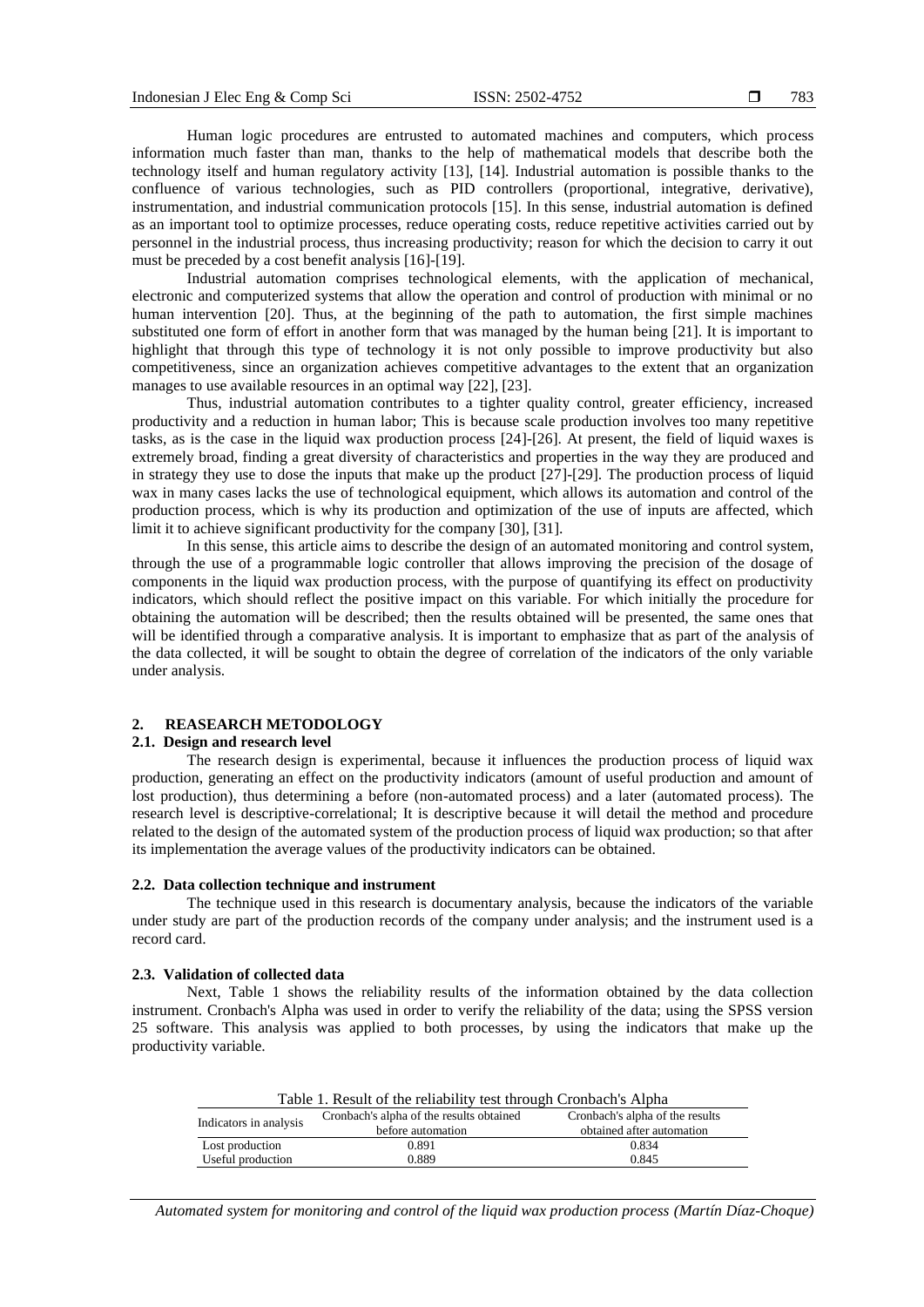#### **3. PROCEDURE AND DEVELOPMENT OF THE AUTOMATION**

# **3.1. Description of the automation**

Initially, by pressing the start button, the 3HP and 220 VAC pump (EB1) will be activated for a time of 3 minutes, which will drive the liquid wax, stored in the wax container, towards the Semi Batch reactor; this time will be controlled by a first timer. It is important to point out that at the same moment the pump is activated, the 220 VAC solenoid valve 1 (SV1) will also be activated, the same one that will pass so that the liquid wax reaches the rector; This solenoid valve will actuate for a time of 3 minutes; this time will be controlled by a second timer.

So also, the solenoid valve 2 (SV2), will be activated after 3 minutes, which will allow the access of the solvent (soft water) to the rector; This stage lasts for 5 minutes, this time will be controlled by a third timer; Once these inputs have been entered, the electric stirrer of the reactor will be activated, which will start the mixing stage, for a time of 2 minutes; this time will be controlled by a fourth timer. After stopping the operation of the agitator, the colorant will be entered, which can be yellow, red or black, whose storage tanks are each controlled by a button, so when the solenoid valve (SV3) is activated, the colorant will be entered yellow, when the solenoid valve (SV4) is activated, the red colorant will be entered, or when the electrovalve (SV5) is activated, the black colorant will be entered. This stage lasts 2 minutes; this time will also be controlled by the fourth timer.

Once all the inputs have been deposited, the electric stirrer will be activated again and the steam valve (SV6) will open, which will transfer heat at a temperature of 35  $\degree$ C, by means of a boiler; This stage lasts for 5 minutes; this time will be controlled by a fifth timer. Once the mixing stage is finished, the drain solenoid valve (SV7) is opened for 10 minutes, this is where the finished product is stored in the wax container, and then goes to the packaging stage, this time will be controlled by a sixth timer. In Figure 1, the diagram of the automated system is shown, in which the working organs (motors, electric pumps and valves) to be controlled are detailed.



Figure 1. Automatic control system of the liquid wax production process

Continuing with the description of the automated process, I specify that finally, after 10 minutes have elapsed, the cleaning stage of the semi-batch ractor is carried out; In this stage the EV8 solenoid valve is actuated for a time of 5 minutes, which will enter the soft water, which is stored in a container; this time will be controlled by a seventh timer; After the 5 minutes have elapsed, the electric stirrer will be activated, that is where the cleaning stage will proceed, for a time of 5 minutes, this time will be controlled by an eighth timer. It should be noted that once this stage is finished, the EV9 valve is opened for a period of 5 minutes, which will allow this water to be deposited into a storage tank for subsequent residual treatment.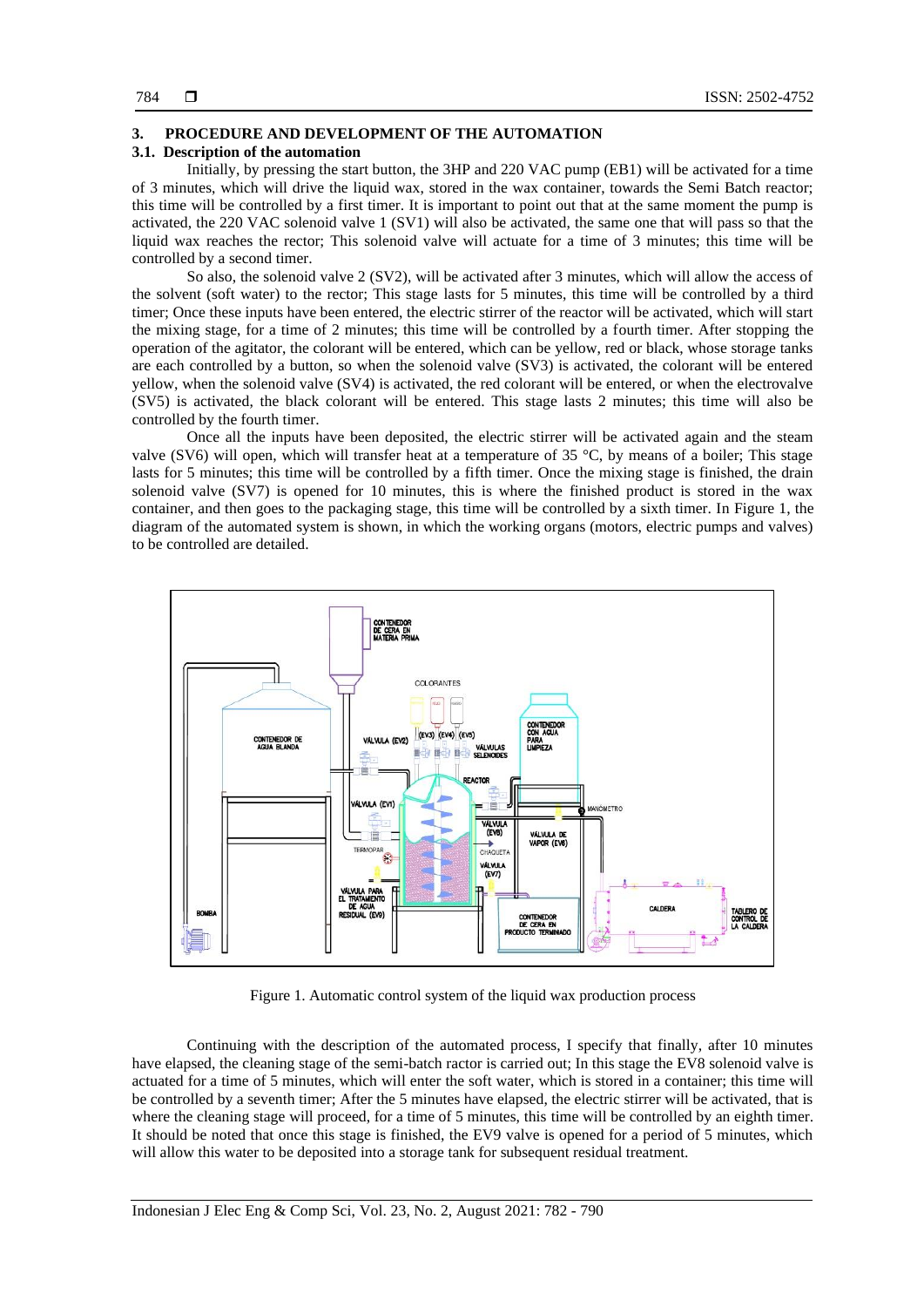#### **3.2. Description of programable logic controller programming**

Once the sensors and actuators had been identified in the production process, the programmable logic controller (PLC) to be used was determined, this being the Siemens simatic 1212C PLC; It should be noted that the three valves used to dose the dyes to the reactor operate with a voltage level of 220 volts AC (alternating current) and in order to be activated by the output signal of the Siemes 1212C controller, whose voltage level is of 24 volts DC (direct current), it will make use of relays from 24 VDC to 220 VAC. Having determined the type of controller below, I describe controller programming, referring to the description made in the previous paragraphs. In Figure 2, the first is the programming segment related to the actuation of the solenoid valve 1 (SV1) and represented by the coil Q0.2 and to the actuation of the 3HP pump represented by the coil Q0.1, both controlled by timer TOF-DB1.



Figura 2. Programming of the electric pump drive and solenoid valve 1

In Figure 3, it is shown in the programming that after 2 minutes of time controlled by the TON-DB2 timer, the solenoid valve 2 (SV2) will be actuated, represented by coil Q0.3, who will pass to the solvent (soft water), towards the reactor; This stage has a duration of 5 min, this time will be controlled by the TOF-DB3 timer.

Once these inputs have been entered, the electric stirrer represented in the programming by the Q0.4 coil of the reactor will be activated, which will start the mixing stage, for a time of 2 minutes, this time will be controlled by the TOF-DB5 timer. It is important to specify that the TON-DB4 timer is used with a time of 7 minutes, whose value is obtained from the sum of TON-DB2 and TOF-DB3. After stopping the operation of the agitator represented by coil Q0.4, the colorant will enter, which can be yellow, red or black; whose storage tanks are each controlled by pushbutton I0.2 (yellow pushbutton), pushbutton I0.3 (red pushbutton) and pushbutton I0.4 (black pushbutton).

So, when activating the solenoid valve (SV3) represented by coil Q0.5, the yellow colorant will be entered, when activating the electrovalve (SV4) represented by coil Q0.6, the red colorant will be entered, or when activating the solenoid valve Q0.7 (SV5), the black colorant will be entered. This stage has a duration of 1 min; this time will also be controlled by the TOF-DB7 (yellow dye), TOF-B8 (red dye), TOF-DB9 (black dye) timers. Once all the inputs have been deposited, the electric stirrer represented by coil Q0.4 will be activated again and the steam valve (SV6) represented by coil Q1.0 will open, which will transfer heat at a temperature of 35 ° C, by means of a boiler, this stage lasts 5 minutes; this time will be controlled by the TOF-DB11 timer. It should be noted that the TON-DB10 timer is set at a time of 10 minutes, it comes from the sum of the times set in the TON-DB6 timer and any of the other timers such as TOF-DB7, TOF-DB8 or TOF -DB9.

In Figure 4, the programming for the normalization of the input of the analog gravity density sensors with input IW0 and PH sensor with input IW2 is shown; in which the normalization is performed over the range of 0-27648; for the gravity density sensor it is scaled from 0 to 1.5 g/ml with ID14 output, and for the PH sensor it is scaled from 0 to 15 with ID18 output

*Automated system for monitoring and control of the liquid wax production process (Martín Díaz-Choque)*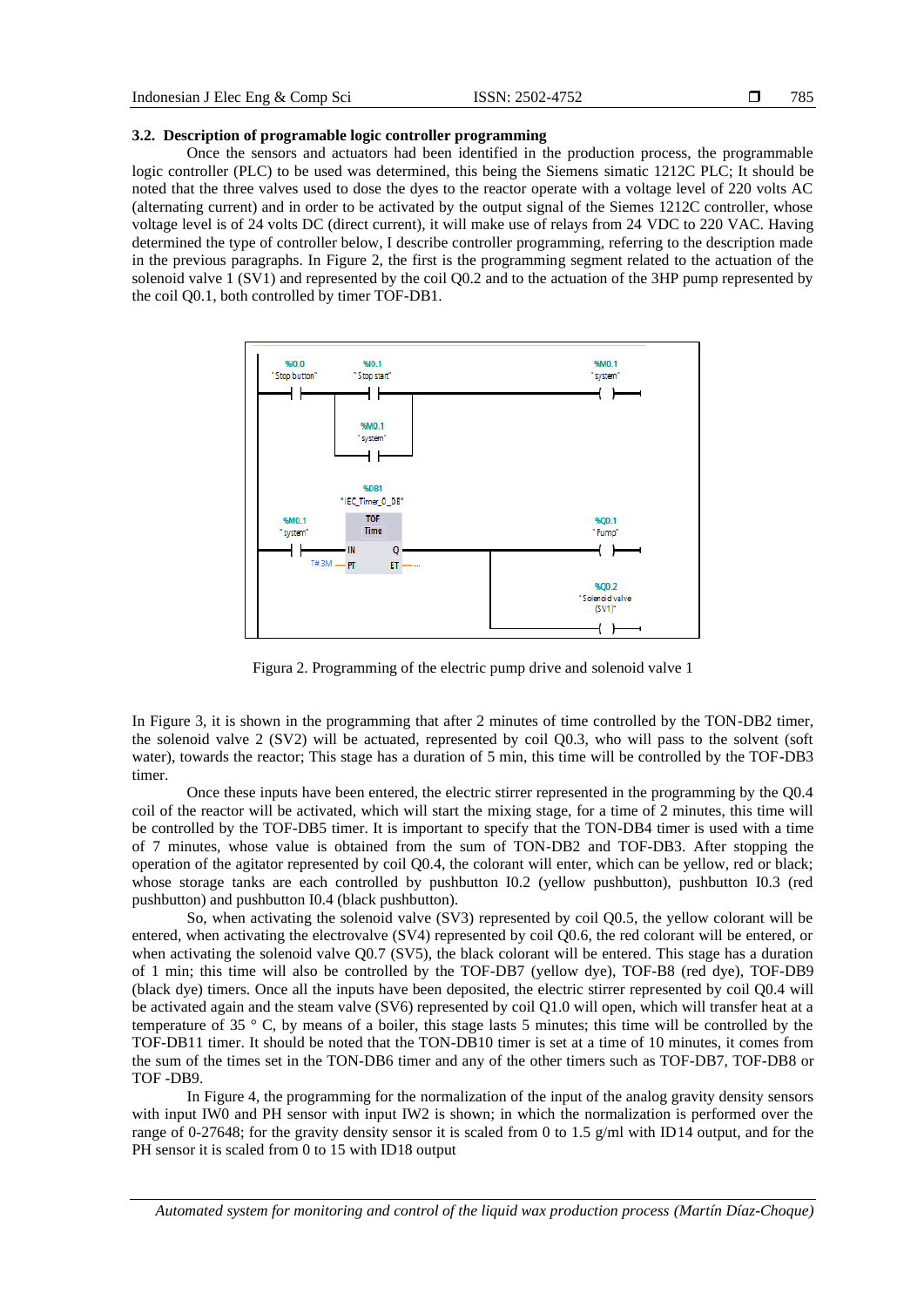

Figure 3. Programming the actuation of the solenoid valve 2 and the agitator



Figure 4. Normalization of the analog sensors of the indicators in analysis

So far, I have partially described the programming of the control system; next, as evidence of the operation of the control system, the operating states are shown through the human machine interface (HMI) system, with which the monitoring and supervision of the indicators under analysis is carried out. In Figure 5, it is shown that the variables that are part of the control system, such as the PH of and the gravity density, are within the ranges established by the quality control area, which guarantee the obtaining of a quality product.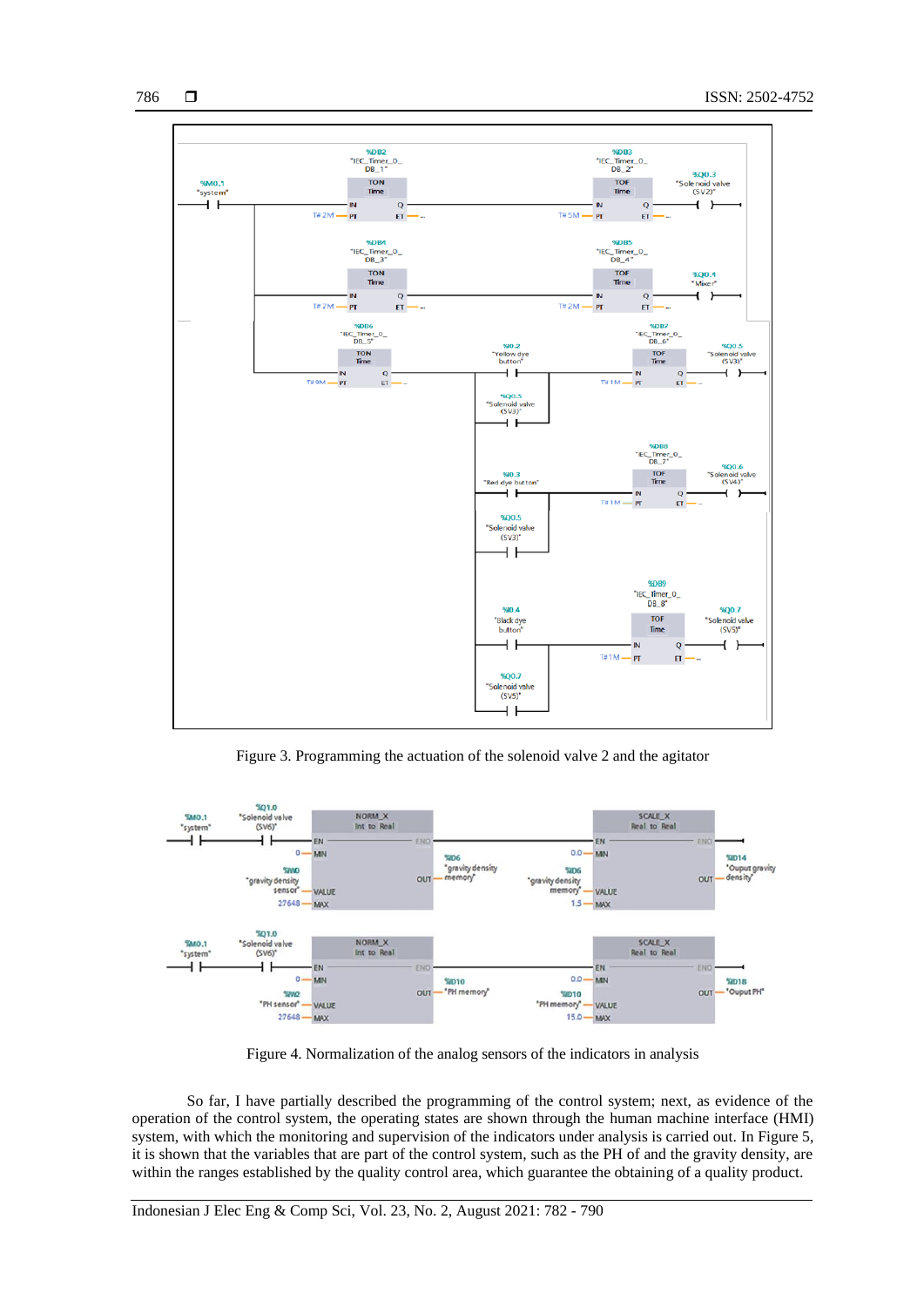

Figure 5. HMI interface of the automatic control system of the liquid wax production process

# **4. RESULTS AND DISCUSSION**

# **4.1. Results**

The optimization of the production process is related to the increase in the amount of liquid wax production and the decrease in the level of raw material lost during the process; Likewise, production is closely related to the quality of the product, said quality will be measured by means of two potential indicators of hydrogen (pH) and the specific gravity of the solution. Figure 6 shows the results obtained from the variation of the PH, using the automated process, it should be noted that the dotted lines indicate the setpoint range for the controlled variable.



Figure 6. Results of the regulation of the hydrogen potential (PH)

Figure 6 reveals that, when implementing the automated process, the PH is within the permissible values of 8.5-9.5, established in the preparation of red, yellow and black liquid wax. For this reason, it is pointed out that the percentage of the hydrogen potential presents a monthly improvement of 8.04%, compared to the non-automated process. Next, Figure 7 shows the results obtained from the variation of specific gravity, once the automated process has been applied. It also shows that when implementing the

*Automated system for monitoring and control of the liquid wax production process (Martín Díaz-Choque)*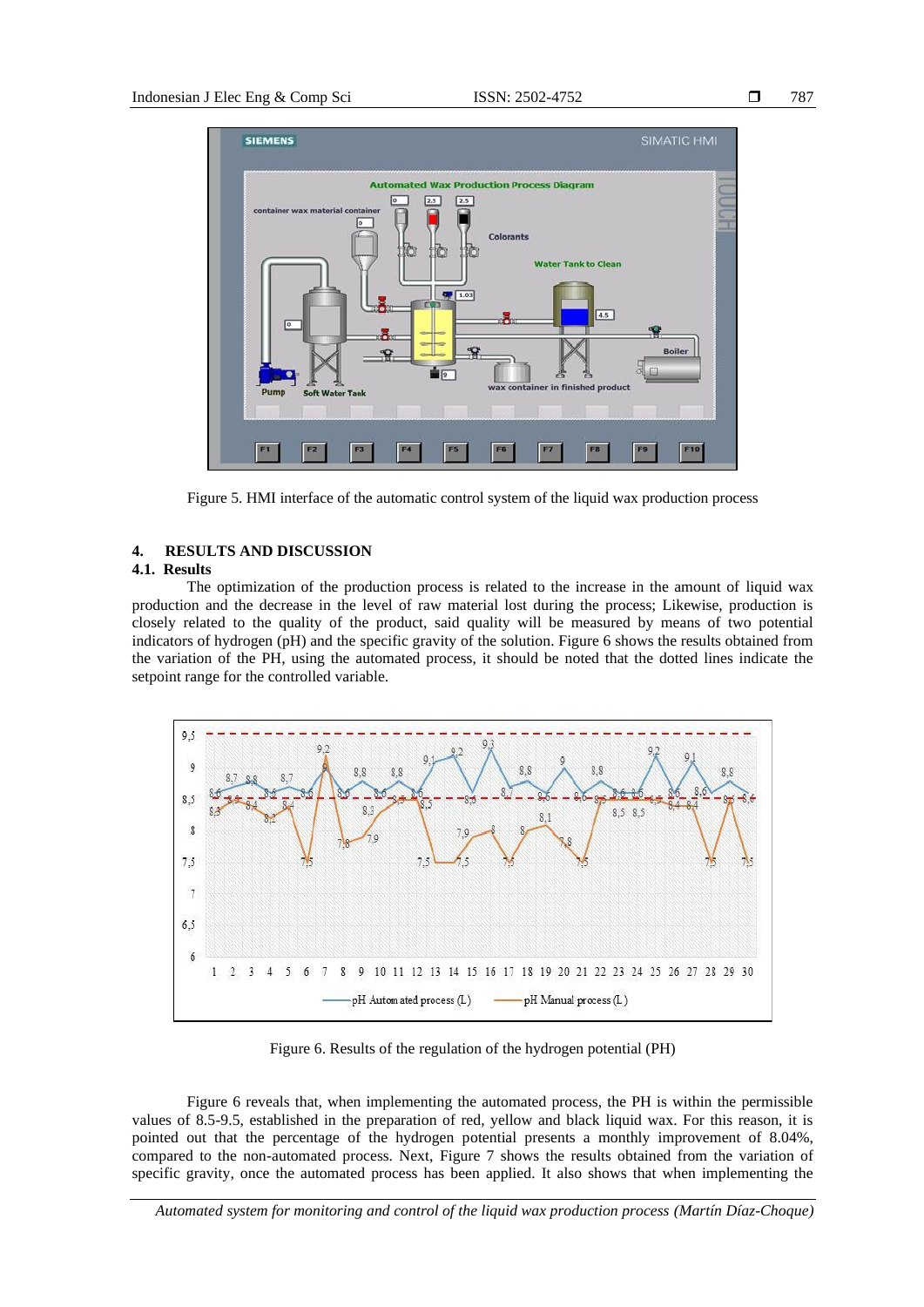788

automated process, the specific gravity of the solution is within the permissible values of 0.990-1.006. For this reason, it is pointed out that the percentage of specific gravity presents a monthly improvement of 4.4%, compared to the non-automated process.



Figure 7. Results of the regulation of specific gravity

By regulating the physical chemical indicators, through the automatic monitoring and control system, these will be reflected in the improvement of the quality of the final product, thus optimizing the productivity of the liquid wax manufacturing process; achieving a decrease in the loss of raw material during the production process, from the data collected it is determined that the monthly optimization turned out to be 38.77% in relation to when the process was not automated. Also, regarding the improvement of the useful production indicator, it was determined that this indicator presented a monthly improvement of 83.69%, compared to the non-automated process.

### **4.2. Correlation of results**

At this point, the level of relationship that exists between productivity indicators and physicalchemical factors will be determined; For this, it must be taken into account that to affirm that there is a correlation, sig. (Bilateral) must be less than the significance of α, which is equal to 0.05. Furthermore, if the value of the correlation is between 1 to 0.8 or from -1 to -0.8, it indicates that there is a very high correlation.

Given what has been described, and according to the results observed in Table 2, the degree of correlation for all cases is greater than 0.805, therefore it is indicated that there is a high and significant relationship between the indicators of the productivity variable (useful production and production loss) with the physicochemical factors that define the quality of the product (pH and specific gravity).

| Table 2. Results of pearson's correlation test |                 |                   |       |                  |  |
|------------------------------------------------|-----------------|-------------------|-------|------------------|--|
| Indicators in analysis                         | Lost production | Useful production | pΗ    | Gravity specific |  |
| Lost production                                |                 | 0.833             | 0.843 | 0.856            |  |
| Useful production                              | 0.833           |                   | 0.805 | 0.856            |  |
| pΗ                                             | 0.843           | 0.805             |       | 0.824            |  |
| Gravity specific                               | 0.856           | 0.856             | 0.824 |                  |  |

# **4.3. Discussion**

As observed when applying the automated monitoring and control system, it is possible to optimally regulate the physical-chemical factors that intervene in the quality of the final product, this generates that it is possible to reduce the amount of monthly loss of raw material by 38.77%, which at the same time, it is reflected in the increase in the useful productivity of the preparation of liquid wax, this monthly optimization is 83.69%. These results are similar to those obtained in the study by [32], where it is pointed out that the average physical-chemical characteristics obtained through the automatic control by fuzzy logic of the cooking and maceration stages were: density of  $0.9825$  g/cm<sup>3</sup>; pH 3.9013; percentage of total acidity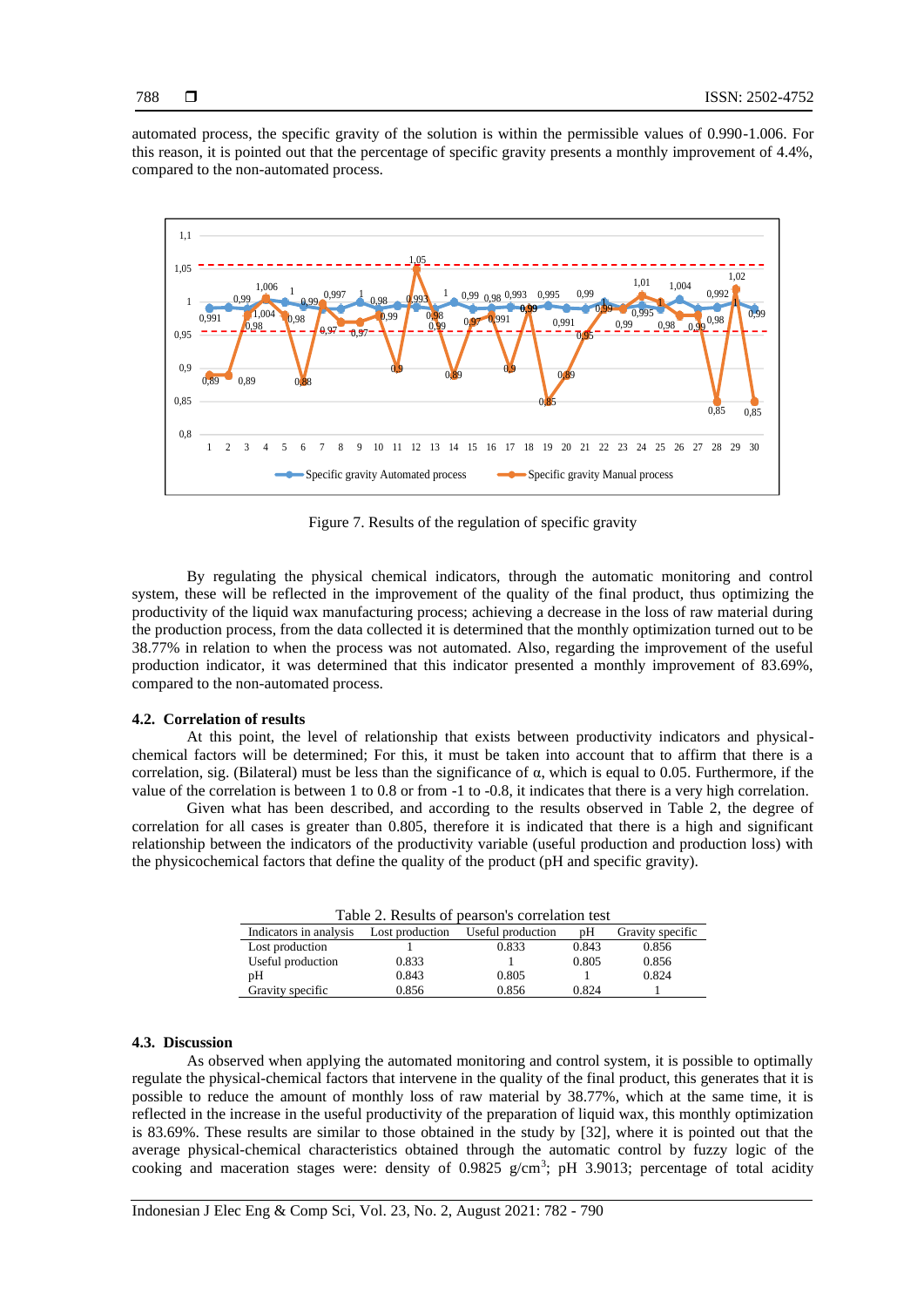789

expressed in lactic acid of 0.8743%, alcoholic degree of 6.244 ºGL and a percentage of CO2 of 0.914% w/v, all these surfaces being within the established by the Technical Norm Nº 213.014-Peru. Also, in [33]-[35], it is specified that when using an automatic control system, productivity indicators increase significantly, this because the use of controllers improves the precision of the inputs to be used in the production process of liquid wax.

In addition, when determining that there is a significant correlation between the indicators lost production, useful production, pH and Gravity specific, it is evidenced that the productivity variable was linked through the automated system with the indicators pH and Gravity specific, whose level of correlation is significant; In this regard, Barreto *et al.* [28] and Ramirez [34] corroborate the finding by determining since in their research they determine that there is a significant direct relationship between the PH indicators and specific gravity with respect to the productivity indicators centered on the quality of the final product.

# **5. CONCLUSION**

Through the use of a programmable logic controller, it is evident that it was possible to improve the precision of the dosage of components in the liquid wax production process; Thus, it was also evidenced that as a consequence of a correct dosage, it is achieved that the physical-chemical factors that intervene in the quality of the final product, which are the pH and specific gravity, are within the limits established by the company. It is reflected in the 38.77% decrease in the amount of monthly loss of raw material, thus achieving the optimization of the productivity of the production of liquid wax by 83.69% per month. It is concluded that from the data collected after the implementation of the automated system for monitoring and control of the liquid wax production process, it is possible to link the productivity indicators with the dosage indicators, this determined from the level of significant direct correlation.

#### **REFERENCES**

- [1] J. Salas-Navarro, T. Obredor-Baldovino, and N. Mercado-Caruso, "Evaluation of the Supply Chain to improve Competitiveness and Productivity in the Metalworking Sector in Barranquilla, Colombia," *Technology Information Journal*, vol. 30, pp. 25-32, 2019.
- [2] G. Medina, G. Montalvo, and M. Vásquez, "Productivity improvement through a management system based on Lean six sigma in the production process of pallets in the lumber company Nuevo Perú S.A.C.," *Scientific Engineering Jorunal*, vol. 1, pp. 5-11, 2017.
- [3] G. Michelson and S. Michelson, "Making production more efficient through modernisation and increased automatization. A case study at a potato production," Thesis, School of Industrial Engineering and Management, Norway, 2019.
- [4] S. Vassileyev, A. Kelina, Y. Kudinov, and F. Pashchenko, "Intelligent control systems," *Procedia Journal of Computer Science*, vol. 103, pp. 623-628, 2017.
- [5] E. Morozov, "Use of the MatLab environment for the development of automatic control systems of the temperature and humidity regime in a greenhouse using neural regulators," *IOP Conference Series: Materials Science and Engineering*, vol. 723, no. 3, 2021, pp. 85-91.
- [6] K. Eneque, J. Tello, and M. Vásquez, "Management by processes to increase productivity in the company Commerce, Industry and Services GMV EIRL," *Scientific Engineering Journal*, vol. 7, pp. 134-142, 2020, doi:
- [7] L. Baque, M. Cadena, D. Moserrate, and K. Quiñonez, "Analysis of the automation levels of cocoa production processes," *Journal of Business and entrepreneurial studies*, vol. 4, pp. 8-23, 2020, doi:
- [8] G. Mikheev, E. Soloveva, E. Yanovskaya, A. Guzhev, and A. Barna, "Research of robotics and automation of construction processes in Russia," *IOP Conference Series: Materials Science and Engineering*, vol. 1103, no. 1, pp. 78-85, 2020, doi: 10.1088/1757-899X/1103/1/012020.
- [9] O. Chamorro-Atalaya and D. Arce-Santillan, "Fire alert system through text messages, with arduino mega technology and GSM SIM 900 module," *Indonesian Journal of Electrical Engineering and Computer Science*, vol. 18, no. 1, pp. 1215-1221, 2020, doi: 10.11591/ijeecs.v18.i3.pp1215-1221.
- [10] A. Manakov, A. Abramov, A. Ilinykh, N. Maslov, S. Kolarzh, and A. Igumnov, "Comprehensive Automatic Control System for Crawler Machines Operation Parameters," *Journal of Transportation Investigation Procedures*, vol. 54, pp. 404-410, doi: 10.1016/j.trpro.2021.02.089.
- [11] N. Aste, M. Manfren, and G. Marenzi, "Building Automation and Control Systems and performance optimization: A framework for analysis," *Journal Renewable and Sustainable Energy Reviews*, vol. 75, pp. 313-330, 2017, doi: 10.1016/j.rser.2016.10.072.
- [12] M. Wolfe, K. Ting, N. Scott, A. Sharpley, J. Jones, and L. Verma, "Engineering solutions for food energy water systems: it is more than engineering," *Journal of Environmental Studies and Sciences*, vol. 6, no. 1, pp. 172-182, 2016, doi: 10.1007/s13412-016-0363-z.
- [13] V. Montaño-Roldan, "Model for maximizing the use of technology in industrial automation projects in the oil sector," *Knowledge Pole Journal*, vol. 3, pp. 14-30, 2021.
- [14] D. Narzullaev, K. Shadmanov, A. Baidullaev, E. Rajabov, and A. Tursunov, "Automated farm management system in Uzbekistan," *IOP Conference Series: Earth and Environmental Science*, vol. 723, no. 3, pp. 123-131, 2021.